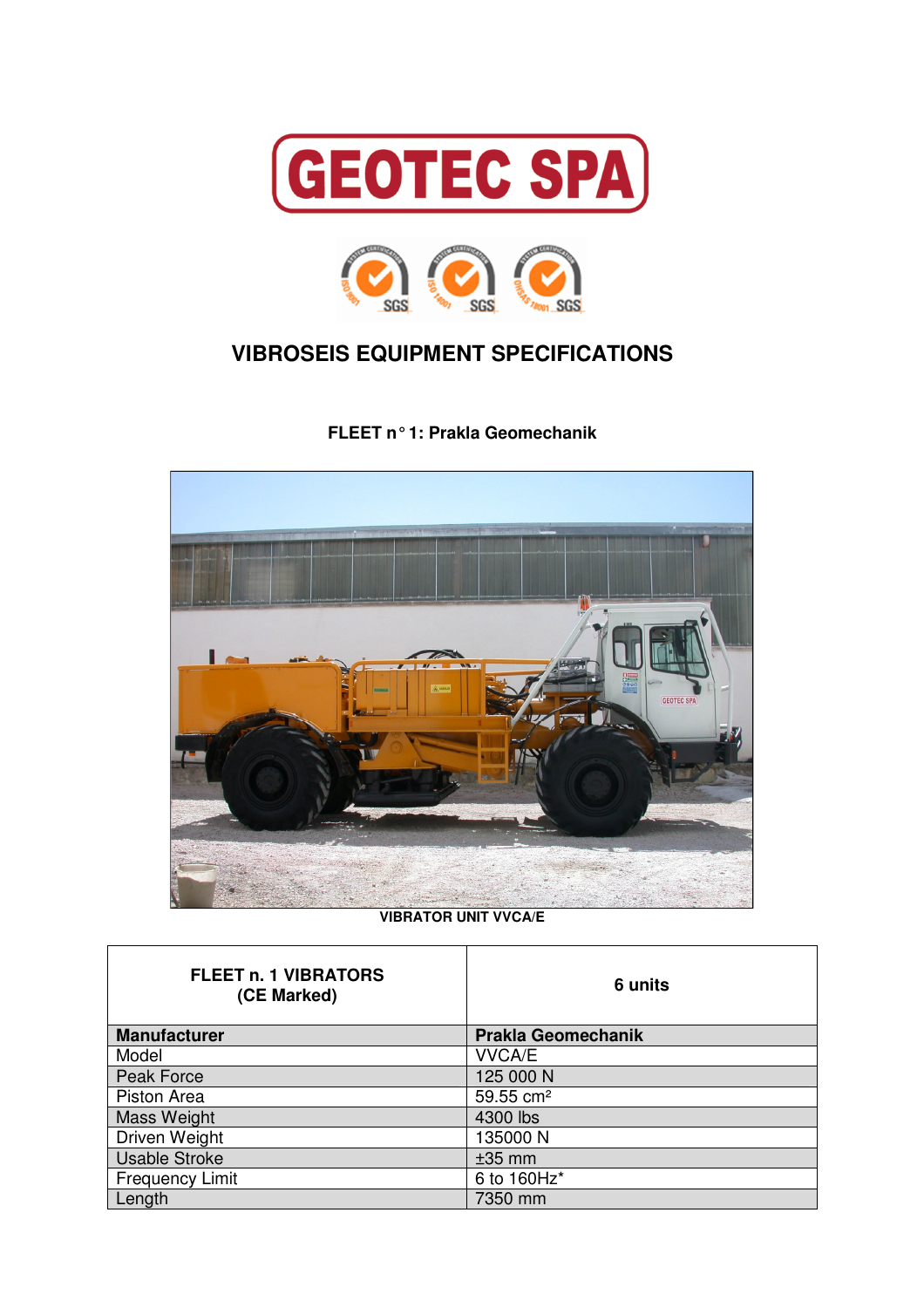| Width (variable depending on tyres)     | Up to 2650 mm    |
|-----------------------------------------|------------------|
| Height                                  | 3250 mm          |
| Wheelbase                               | 4100 mm          |
| <b>Turning Radius</b>                   | 6.75m            |
| Speed (variable depending on tyre size) | Up tor 40 Km/h   |
| <b>Slope Capacity</b>                   | 60%              |
| Weights                                 | 16 000 Kg        |
| Hold -Down                              | 28000 lbs        |
| <b>Base Plate</b>                       | 3500 lbs         |
| Shape                                   | 4x4 Crab Tractor |
| Area                                    | All terrain      |

\*Note: The frequency values are realistic values. A frequency of 250 Hz may be feasible by changing the Servo Vales.



## **FLEET n° 2 Prakla Geomechanik with Silent pack**

**VIBRATOR UNIT VVCA/E WITH SILENT PACK** 

| <b>FLEET n. 2 VIBRATORS</b><br>(CE Marked) | 6 units                        |
|--------------------------------------------|--------------------------------|
| <b>Manufacturer</b>                        | <b>Prakla Geomechanik</b>      |
| Model                                      | <b>VVCA/E with SILENT PACK</b> |
| Peak Force                                 | 125 000 N                      |
| Piston Area                                | 59.55 cm <sup>2</sup>          |
| <b>Mass Weight</b>                         | 4300 lbs                       |
| Driven Weight                              | 135000 n                       |
| <b>Usabile Stroke</b>                      | $±35$ mm                       |
| <b>Frequency Limit</b>                     | 6 to 160 Hz*                   |
| Length                                     | 7350 mm                        |
| Width (variable depending on tyres)        | Up to 2650 mm                  |
| Height                                     | 3250 mm                        |
| Wheelbase                                  | 4100 mm                        |
| <b>Turning Radius</b>                      | 6.75m                          |
| Speed (depending on tyre size)             | Up tor 40 Km /h                |
| <b>Slope Capacity</b>                      | 60%                            |